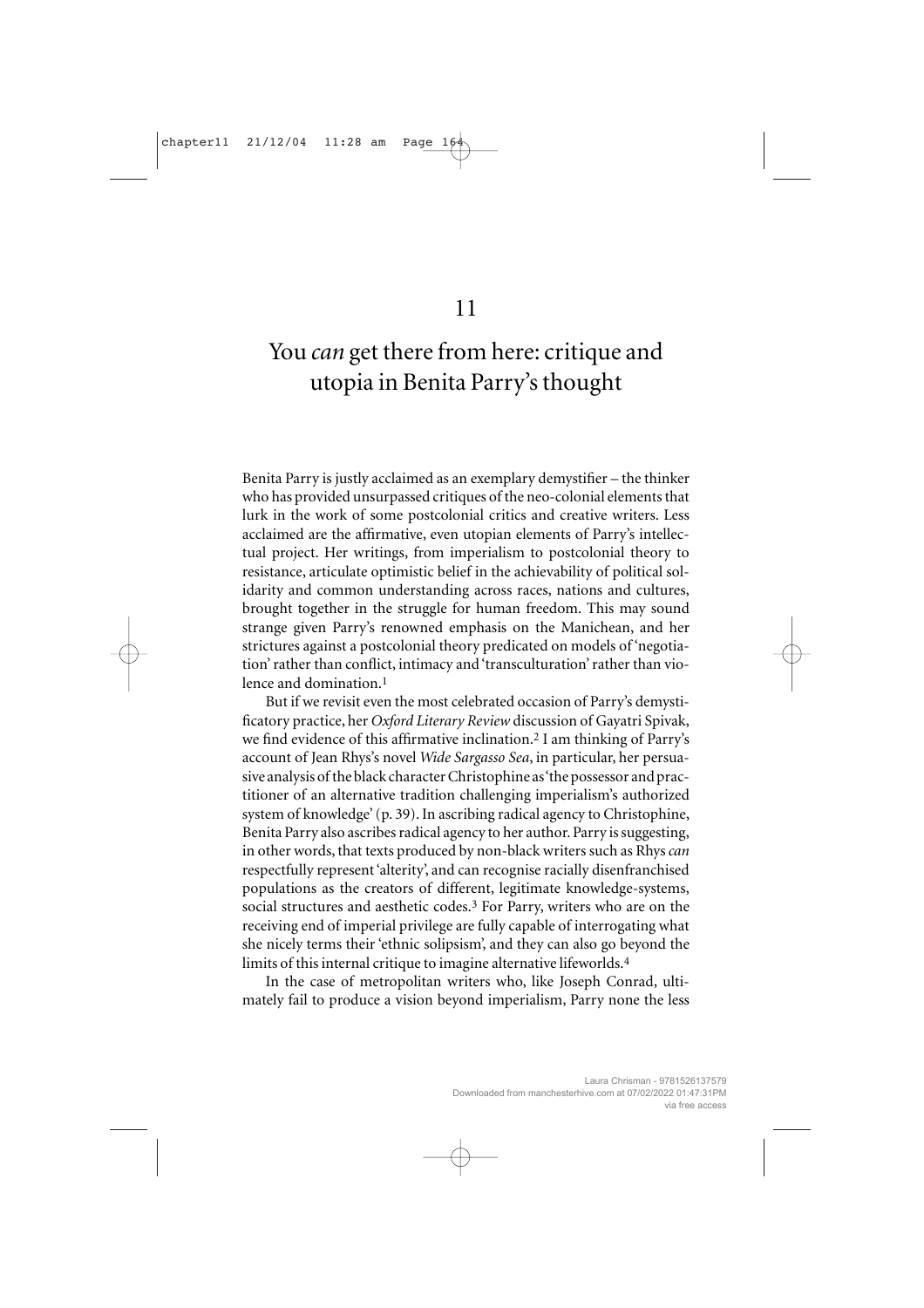establishes a utopian dimension to their work, and goes on to distinguish its emancipatory from its dominatory forms. Thus in *Conrad and Imperialism* she sees Conrad's attempt to 'recover the spiritual forces at work … in imperialism' as halting 'the reappraisal of beliefs demanded by the fiction's arguments and revelations', 'even as it stands as a sign of the principle of hope'.<sup>5</sup> Conrad's 'hope' culminates in his reactionary celebration of European racial solidarity. At the same time, Parry traces another destination for Conrad's utopianism: 'Ironically ... the symbols of anticipation inhere in experiences ... disparaged by the texts – in the many auguries of a fuller and more extensive human condition prefigured in moments of ontological awakening which are formally denigrated' (p. 16). In other words, Conrad's ethnic absolutism, his authorised utopia, is offset by this unofficial version of utopian existential transformation.

Parry's analysis of resistance cultures reveals a similar preoccupation with the meanings, values and modes of utopian drives. The critical procedure she calls for 'retains … that realm of imaginary freedom which these histories prefigured or configured'; such analysis will 'register decolonising struggle as an emancipatory project despite the egregious failures these brought in their wake.6 Sartre's work on Lumumba provides, for her, one example of this critical approach: Sartre, she suggests, manages both to 'lament the inevitable failure of a petty-bourgeois leadership to transform the fight for independence into the overthrow of the colonial state' *and* to 'celebrate what an oppressed population, even when handcuffed to a native bourgeoisie, dared to do in the face of international capitalism's remorseless colonialist interventions'.

I want to focus here on the interplay of critique and affirmation in Parry's work, and will start by looking at her analysis of ethnic solipsism in the metropole. From there I will go on to discuss her contribution to the understanding of resistance. If 1987 was the year of Paul Gilroy's famous critique of the white British metropolitan left in *There Ain't No Black in the Union Jack*, it was also the year of Parry's *Oxford Literary Review* article, which gives a pithy reprimand to the same left and for similar reasons. 'Francis Mulhern', writes Parry, 'has proposed that a "socialist politics of literature" be constructed from the writings of western women. This exorbitant demand on the work of first world women to effect the subversion of the west's cultural hegemony ... displays a parochial perspective on the sources of "alternative" literary modes, which is indifferent to the implosions being made … by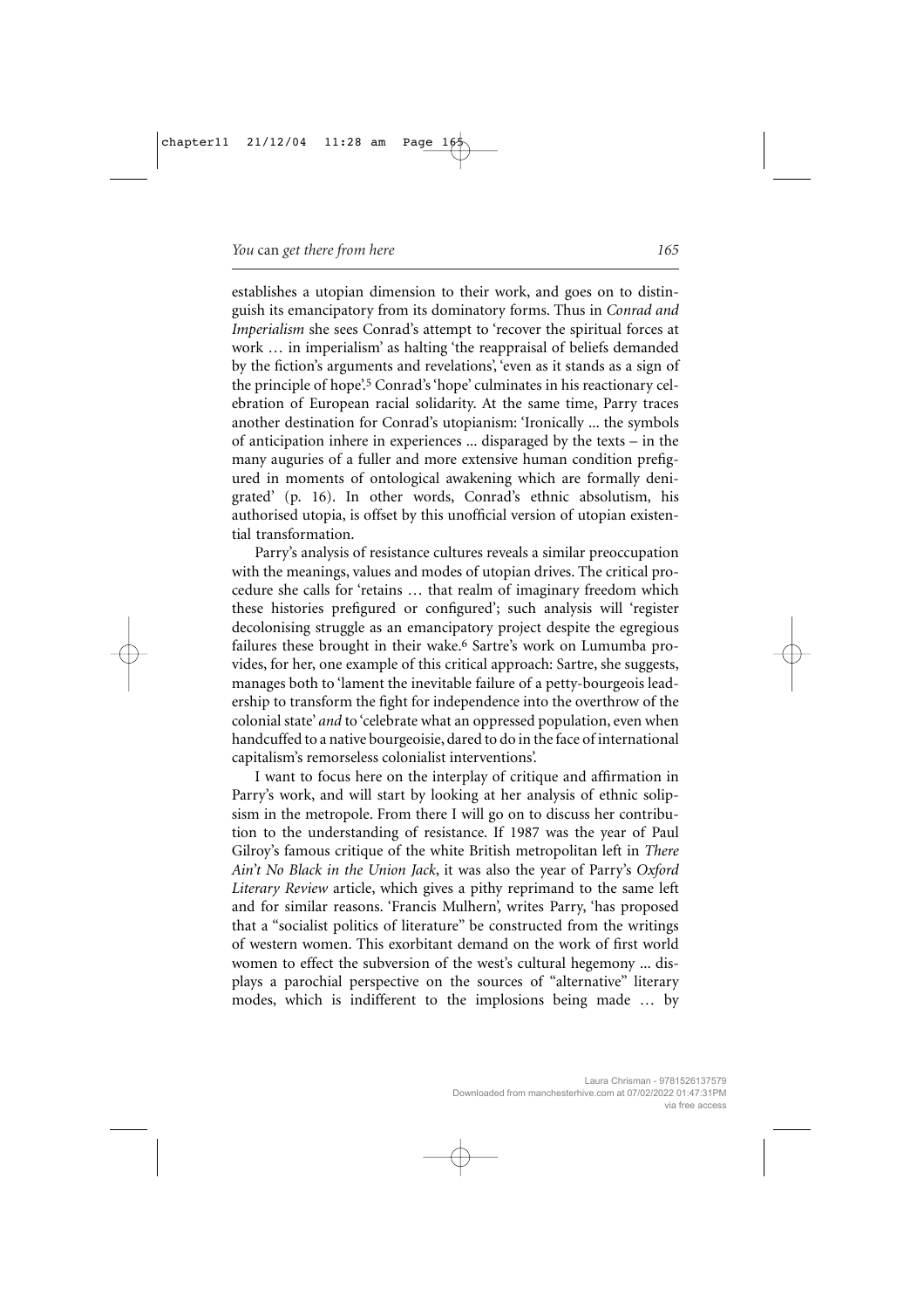postcolonial literary cultures, and suggests an insularity that has no place in radical theory' (p. 51).

Parry's concern with socialist eurovision has intensified since then, as is evident in her forthcoming article 'Liberation Theory: Variations on Themes of Marxism and Modernity'. But if in 1987 she was content merely to identify a problem, now we find she is concerned to *analyse* the problem of the left's non-engagement with colonialism, locating as crucial the 'shift away from the political' in European Marxism that began in the 1930s. However, Parry's politics of hope *and* her analytic rigour prevent her from blanket denunciation. She gets at the problem of European socialist racism by highlighting two major exceptions to it, Sartre and Althusser. By exploring their explicit and theoretical engagement with anti-colonial struggles, Parry shows again how much radical international agency was actually available to the metropole, even if the left chose, for the most part, not to exercise this. The default ethnic solipsism then emerges as another active choice by the left rather than as historically inevitable racial and national baggage. In giving a qualified affirmation of Sartre and Althusser, Parry more powerfully exposes the failure of political imagination at work in the majority of the European left.

Parry's accounts of metropolitan fiction writers demonstrate the same refusal to subscribe to white racial or European continental essentialism. And the same generous willingness to affirm the achievements of those writers who do try to challenge imperialist perspectives. To fully get at Parry's analysis of ethnocentric *and* emancipatory processes, we need to grasp the contrapuntal basis of her work. In 1983, long before Edward Said's *Culture and Imperialism* popularised the phrase 'contrapuntal reading', Parry used the 'contrapuntal' word in her book *Conrad and Imperialism*. She argues Conrad's fiction to display 'disjunctions between established morality and moral principle' in which 'ethical absolutes are revealed to be pragmatic utilities for ensuring social stability and inhibiting dissent'. These innovations … produce a *contrapuntal discourse'* (p. 2; emphasis added). Edward Said's version of contrapuntal model of writing and reading suggests, at times, the aesthetic harmonisation and displacement of social conflict, the promotion of liberal pluralism over radical struggles for justice. Parry's 'contrapuntal discourse' suggests the opposite: she uses the phrase to designate the fissures produced by what she calls 'Conrad's struggle to escape ideology' (p. 7).

This emphasis recurs in her *Oxford Literary Review* call for critical 'engagement with the manifold and conflicting textual inscriptions – the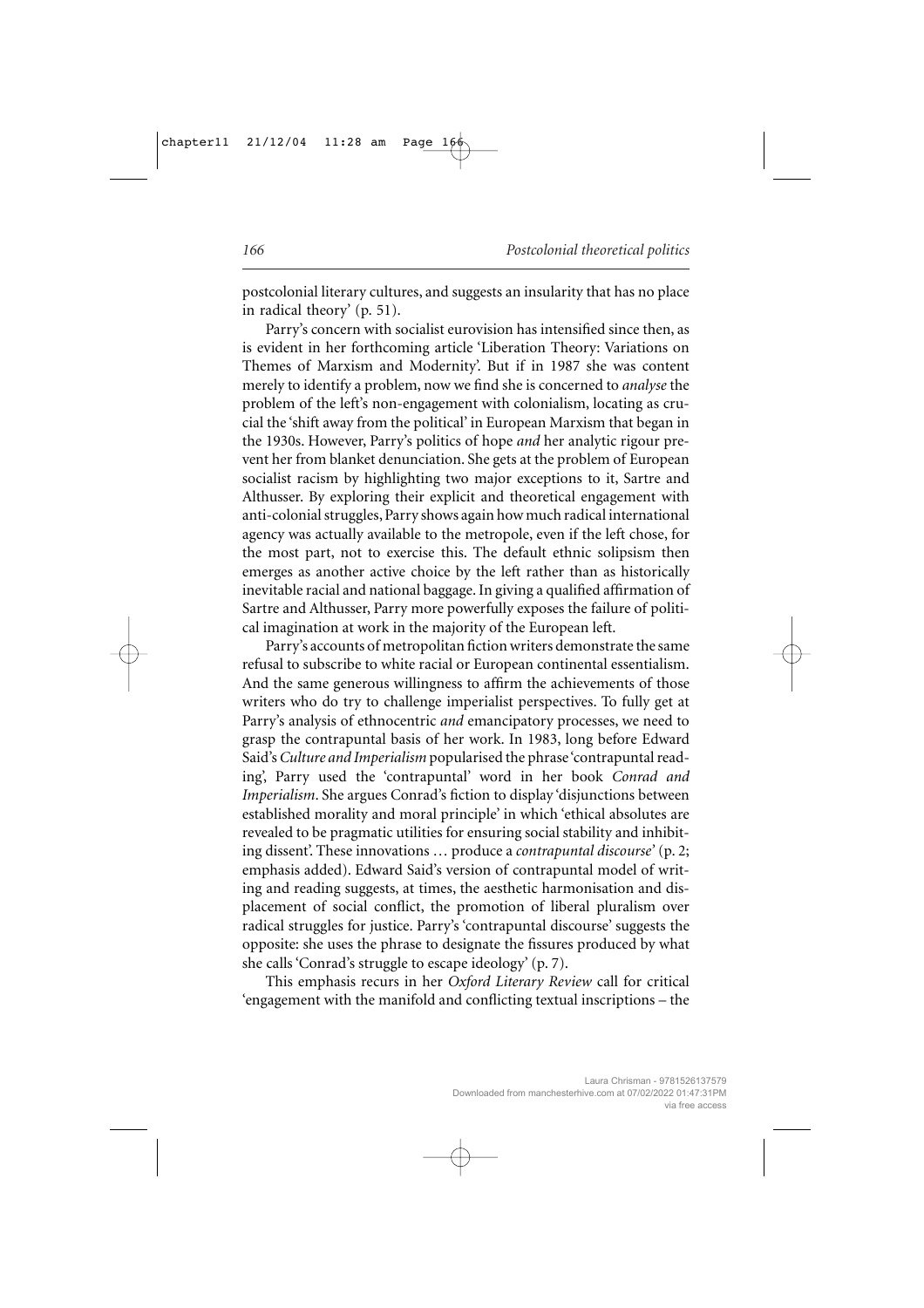discontinuities, defensive rhetorical strategies and unorthodox language challenging official thought, the disruptions of structural unity effected by divergent and discordant voices – as the location and source of the text's politics' (p. 49). Contrapuntal critical reading seeks to make these discords audible, not to resolve them. This leads Parry to develop a methodology that is both meticulously political and painstakingly literary. If you look at her analysis of Conrad, or Kipling, or Wells, or Forster, for example, you will find that she approaches each selected text as a complex totality whose political meanings cannot easily be reduced to any one axis or axiom, to use Spivakian terms.7 The operations of ideology have to be traced as they work across landscape, metaphor, character, rhetoric, action and narrative logic. Most important is the way Parry's contrapuntal reading theorises the notion of the colonised. She apprehends colonised peoples as participants of societies that consist of heterogeneous spheres of social reproduction, including knowledge systems, aesthetic practices and metaphysical traditions. A properly Parryan contrapuntal analysis has then to disaggregate both the metropole and the colony, and explore the metropolitan text's representational politics by foregrounding and differentiating its engagement with epistemology, aesthetics and ontology.

This contrapuntalism impels Parry,in 'Materiality and Mystification in *A Passage to India*', to give an account of Forster's novel that distinguishes between the politics at work in the representation of individual characters and those at work in the representation of the Indian geographical space; this reading technique also differentiates overt contents from symbolic form. She argues that 'the fiction, far from rendering India as epistemologically vacant, reconfigures the sub-continent as a geographical space and social realm abundantly occupied by diverse intellectual modes, cultural forms, and sensibilities'(p. 185) and that 'the novel's dissident place within British writing about India does not reside in its meagre critique of a colonial situation … but in configuring India's natural terrain and cognitive traditions as inimical to the British presence' (p. 180). And Forster's representational politics also lie in his stylistic tentativeness, his intellectual modesty. Even as Forster here affirms India as a complex and oppositional space, he refuses to exercise metropolitan authority. Parry argues that 'the novel approaches Indian forms of knowledge with uncertainty, without asserting the authority of its representations' (p. 184).

I want to spend a little more time on this as I think it gives a useful illustration of Parry's originality as a critic of imperial solipsism, and as a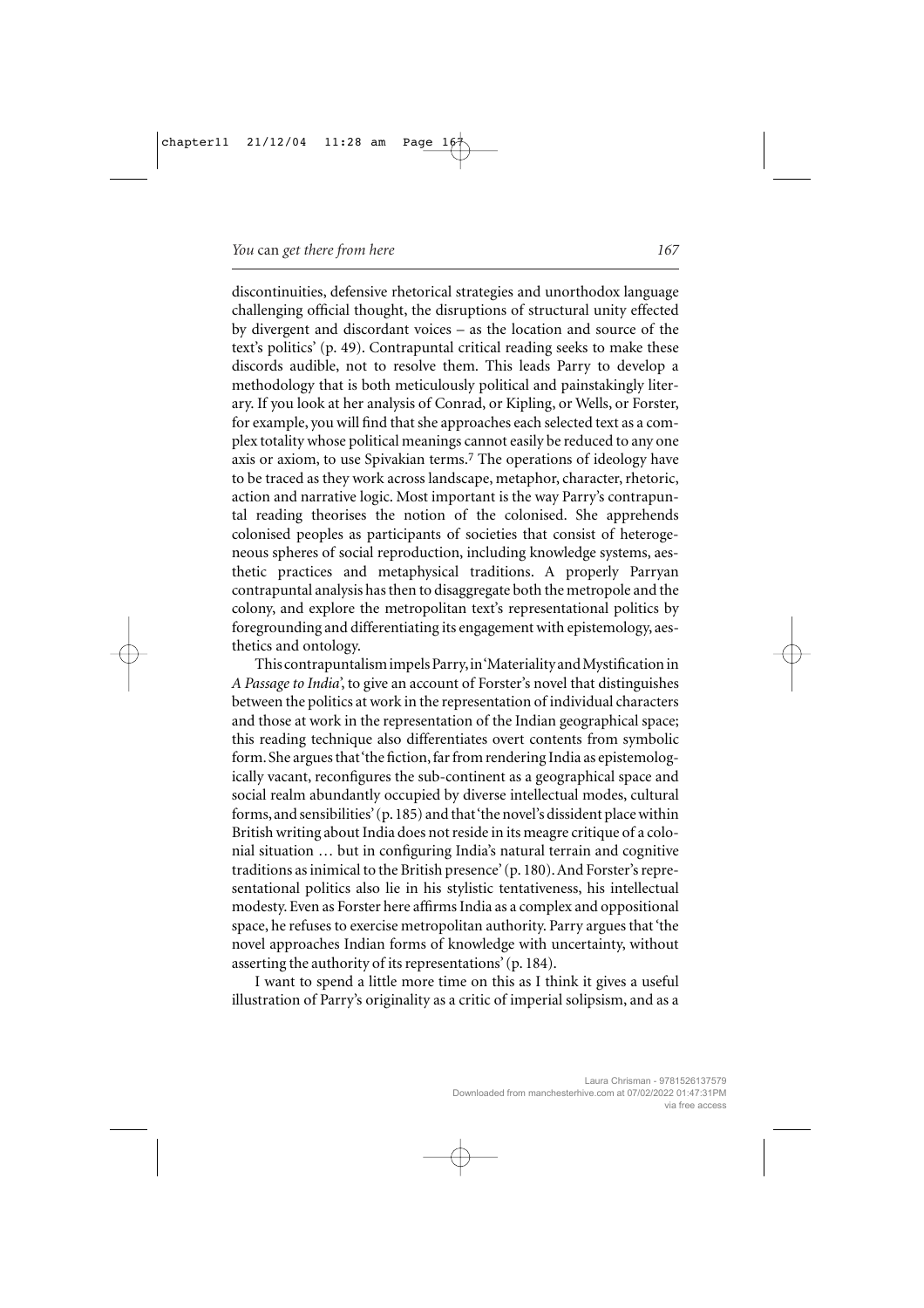contrapuntal thinker. The contrast between the value she gives to the colonial silence in Forster's text and the colonial silence portrayed in J.M. Coetzee's texts is so acute as to suggest, at first, an active theoretical contradiction.8 Look here at her discussion of the mute Marabar Caves of *A Passage to India*. She locates the caves as belonging to a Jain tradition, in which 'negation has alternative significations'; Jain belief 'unlike Islam and Hinduism has no sentient protagonists in the book' but through the caves Jain culture 'has written its antique Indian philosophy of renunciation over a material space' that is '*already* in possession of a language without syntax and expressive of abnegation' (p. 186; emphasis added). Forster's text has the decency, she suggests, to admit 'its own incapacity to bring this alien realm into representation' (p. 187).

The silence of the Caves bespeaks both a deliberate narrative nonmastery on Forster's part *and* the positive validation of an autonomous, alternative indigenous tradition that resists European incorporation. The silence of Coetzee's racial 'others' carries an entirely different textual politics: a neo-colonial romanticisation of the dispossessed. For Parry, Coetzee's rendition of silence emerges from 'the cognitive systems of the West' and ultimately serves to ratify those systems and the narrative authority that they assume (p. 150). Furthermore, she suggests, 'the homages to the mystical properties and prestige of muteness undermine the critique of that condition where oppression inflicts and provokes silence' (p. 158). This representation is the result of deliberate authorial exclusion: 'the principles around which novelistic meaning is organized in Coetzee's fictions owe nothing to knowledges which are not of European provenance, but which are amply and variously represented in South Africa' (p. 150). The meanings of Forster's novel, by contrast, are openly and implicitly mediated through non-European knowledges. Again, we see the operations of Parry's optimism here: it is because she thinks it entirely theoretically possible for European writers to recognise and affirm alternative knowledges that she finds Coetzee so lacking here.

There is nothing remotely contradictory about Parry's arguments concerning silence as the expression, respectively, of cultural relativism (in E.M. Forster) and cultural absolutism (in J.M. Coetzee). Whether or not you accept Parry's conclusions, you have to accept the consistency of her reasoning across these texts. I have perhaps risked misrepresenting Parry's work here as that of a romantic who in affirming the legitimacy of non-European cultures and knowledges systems renders the systems static or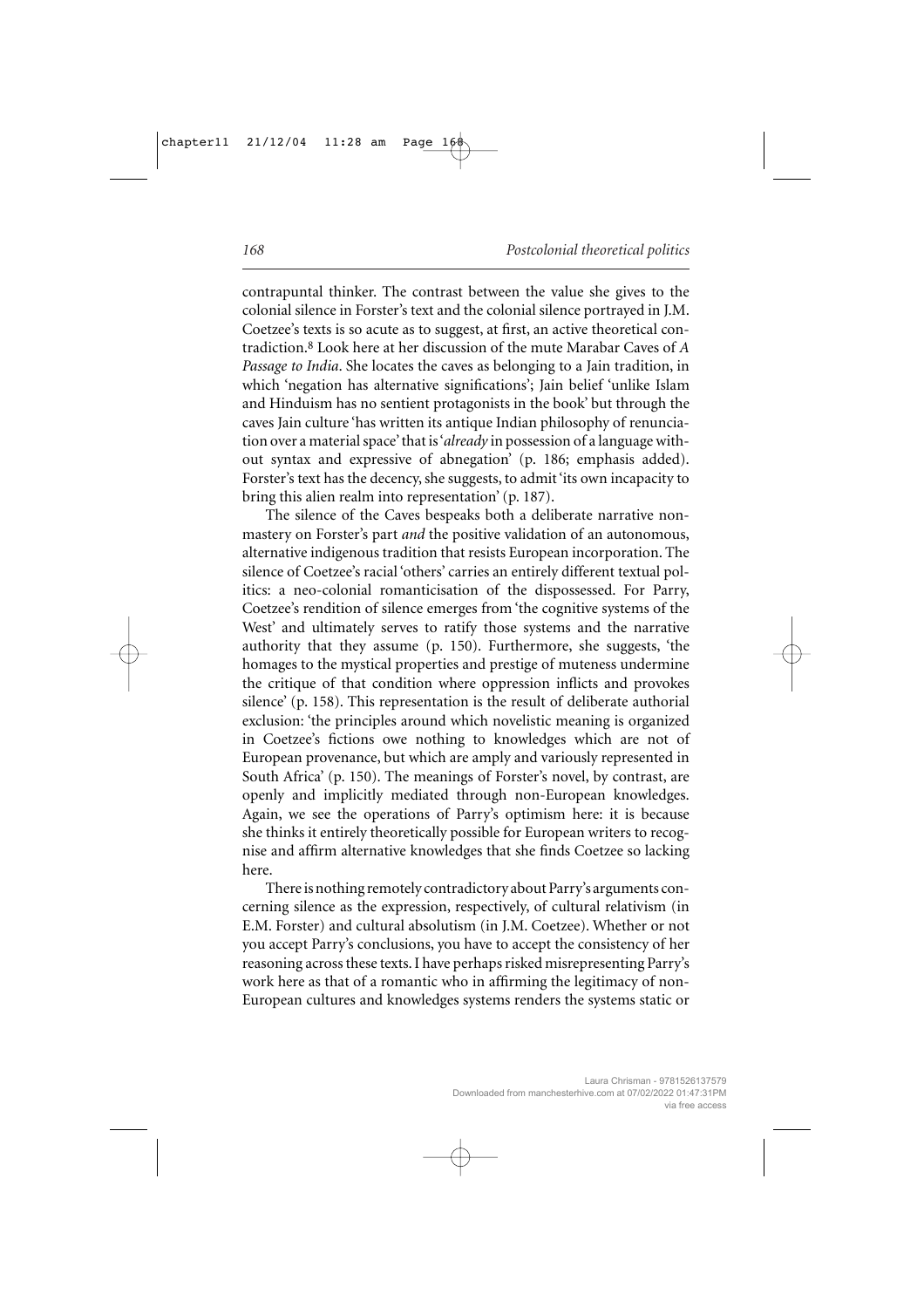immutable. Parry's quoted reference to Indian 'cognitive *traditions*' may support this view,as may her previously quoted *Oxford Literary Review*reference to Christophine as 'the possessor and practitioner of an alternative *tradition* challenging imperialism's authorized system of knowledge' (emphasis added). But the 'tradition' word, as Parry uses it here, does not reify so much as it draws the reader's attention to the structural foundations of non-Western practices. In other words, Parry insists here on the systematic, historical character of Indian and Caribbean practices: the metropolitan text is prompted to recognise alternative systems *as*systems, and to address the *langue* as well as the *parole* of its 'others'.

That Parry has anything but a reified conception of non-European traditions is clear from her writings on Fanon, Césaire and other resistance workers. One of her most striking contributions to the study of resistance cultures is her insistence on their constitutively heterogeneous character. This leads her to offer a powerful critique of developmentalist approaches. The hegemonic understanding of resistance is the trajectory 'from protest to challenge', to borrow from Carter and Karis whose multivolumed anthology is organised on the basis of this teleology.9 A similar developmental telos inheres in Fanon's own 'three stages'theory.10And it is also to be found in Said's *Culture and Imperialism* classification of 'decolonising discourses' as a progression from nativist through nationalist to liberationist theory.11 Rebutting Said, Parry points out that

Not only are the stages less disjunct than the periodisation suggests – messianic movements and Pan-Africanism were utopian in their goals, Nkrumah's nationalism was not exclusively Africanist, acknowledging as it did the recombinant qualities of a culture which had developed through assimilating Arabic and western features, and so on – but the liberation theory of Fanon and Césaire was more impure than is here indicated, nativism remaining audible despite the strenuous endorsements of a post-European, transnational humanism as the ultimate goal.<sup>12</sup>

As Fanon's nativism – the promotion of black racial unity and pride – continues into his 'final', universal humanist stage, Said's linear historiography is found to be inaccurate.

But nativism is itself, for Parry, far more impure, more composite, than either its detractors or contemporary Afrocentric supporters can allow. Consider Parry's pathbreaking analysis of Negritude (the Caribbean and African formation that argued for a distinctive black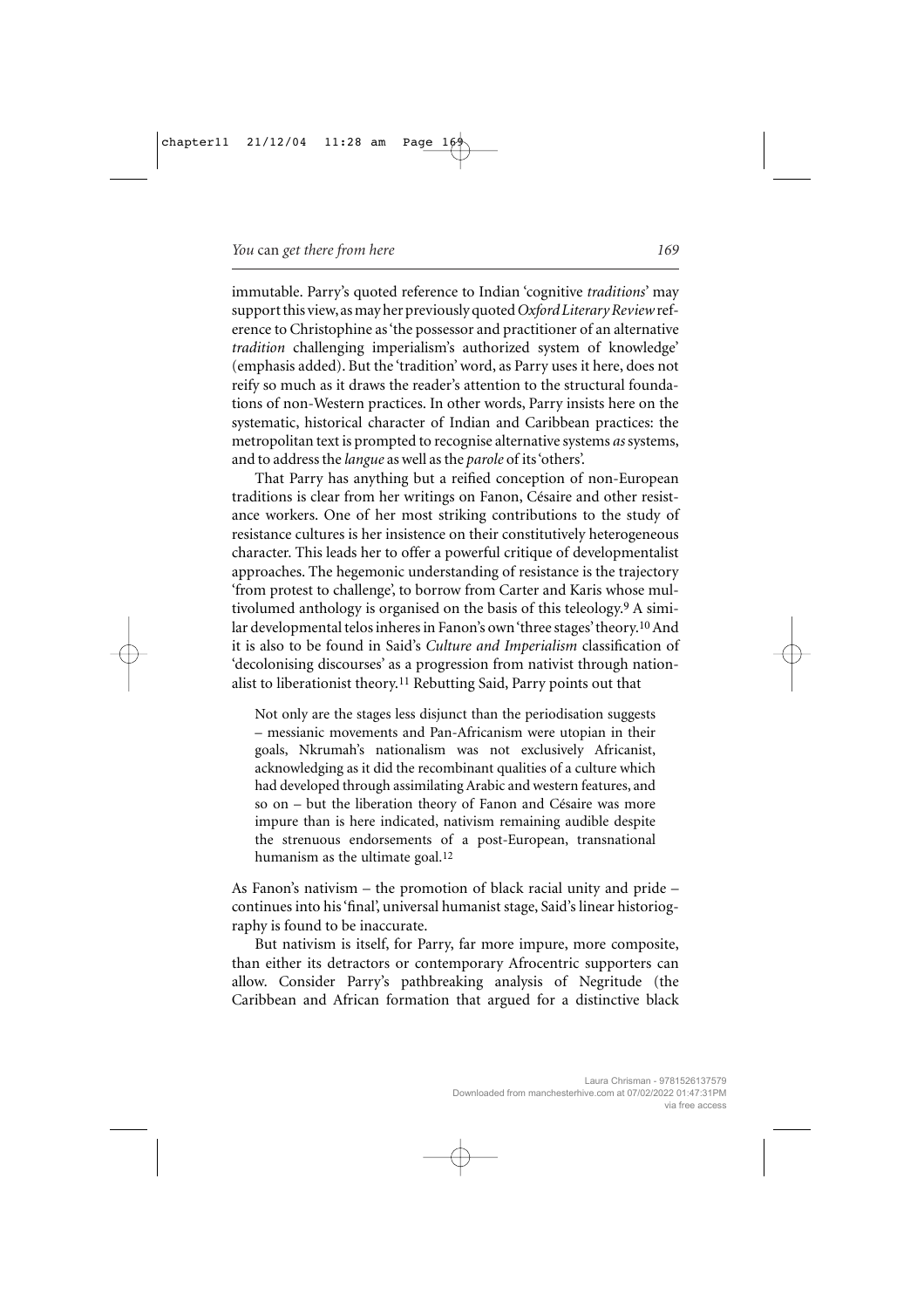culture and philosophy) in her essay 'Resistance Theory'. This demonstrates how in Césaire's thought, 'Negritude is not a recovery of a preexistent state, but a textually invented history, an identity effected through figurative operations and a tropological construction of blackness as a sign of the colonised condition and its refusal' (p. 182). This formulation goes way beyond Spivak's notion of strategic essentialism. Indeed I read Parry, like Spivak, to emphasise both the utility and constructedness of black identity. But to this she adds a profoundly dialectical twist, and this, I want to argue, emerges from her utopian disposition, something that is altogether lacking in Spivak's work. The dialectical utopian idea lies in her construction of blackness as a sign both of colonisation and its refusal. This is a dialectical notion that has no tendency towards a raceless sublation. The goal of emancipation from colonialism, or racism, is not, for Parry, tantamount to liberation from blackness itself. A similarly frozen dialectical argument can be found in Parry's *Oxford Literary Review* account of Fanon as the articulator of 'a process of cultural resistance and cultural disruption', in which he writes 'a text that can answer colonialism back, and anticipates another condition beyond imperialism' (p. 44).

If Parry's account of Césaire's Negritude goes beyond the Spivakian model of strategic essentialism, her account of Fanon's resistant/disruptive text goes beyond the models of 'reverse' or 'derivative' discourse that we find in a number of contemporary postcolonial theories. For Parry's models refuse the exclusively reactive basis of these theorisations, and instead present us with an insurgent agency that is as creative as it is reactive: it is the product of a utopian imagination. Listen again to the passage I quoted near the start of this chapter, in which Parry refers us to 'that realm of imaginary freedom which these [resistance] histories prefigured *or* configured'.13 Her equivocation between the verbs 'prefigure' and 'configure' is a different manifestation, I want to suggest, of the utopian force of her own imagination. She presents the freedom produced by liberation struggles as both a verifiable historical event and a subjective condition awaiting future actualisation.

I have been writing about Parry's utopian dimensions as if they have always taken the same expression in her work. In her resistance writings, however, we see changes of style that are also, I think, changes in political conceptualisation. Her *Oxford Literary Review* article makes heavy use of the 'discourse' word, and uses this word interchangeably to designate aesthetic literature and anti-colonial political thought. By the time of her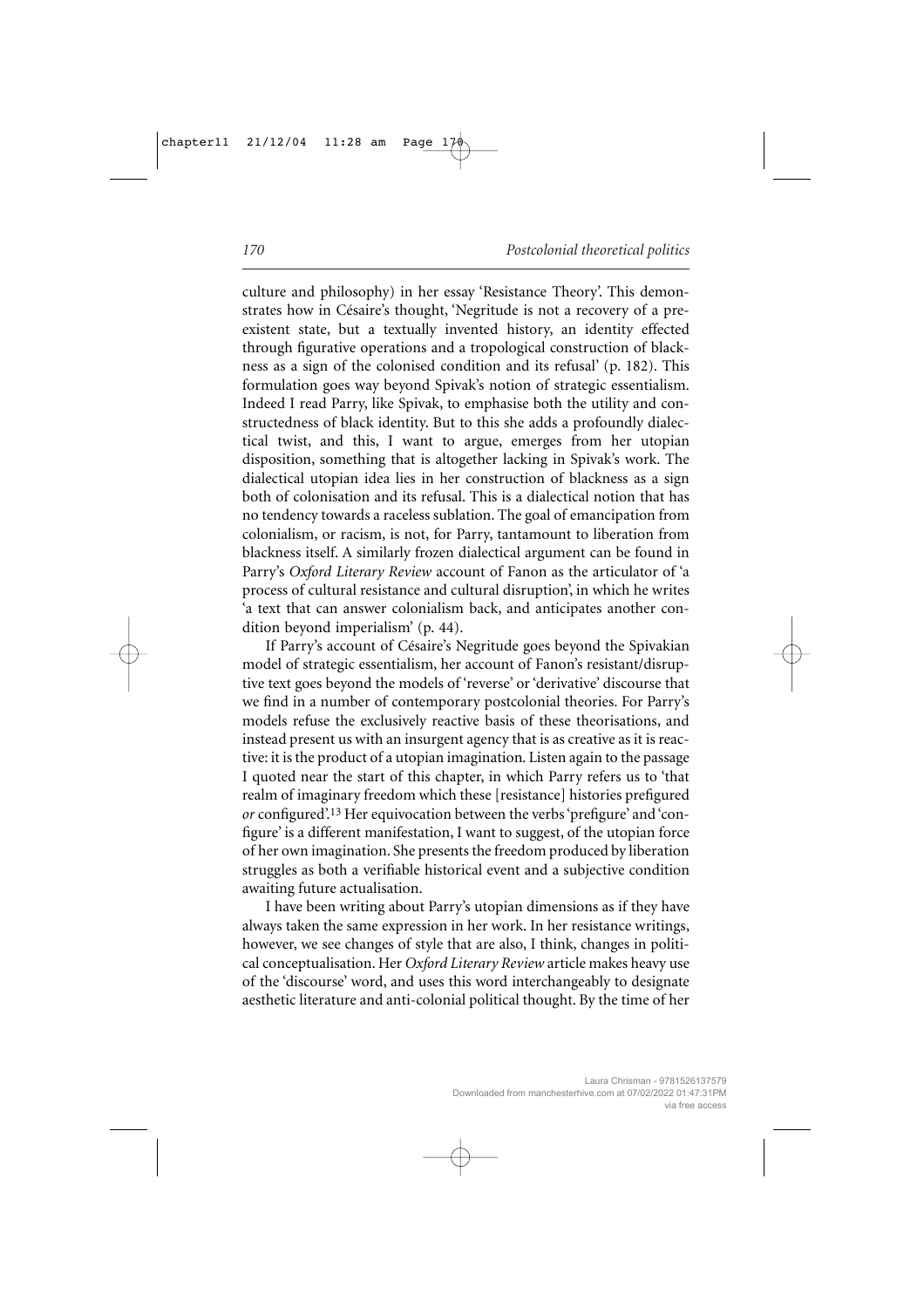'Resistance Theory/Theorising Resistance or Two Cheers for Nativism' article, the discourse word is still a favoured term for the analysis of resistance cultures, but is beginning to be differentiated into its consciously literary and social modes. Parry argues for Césaire's poetry as the most emancipatory instance of this resistance 'discourse', and suggests that the aesthetic medium allows the greatest space for contrapuntal articulations of identity. By the time we get to her forthcoming 'Liberation Theory' article, the discourse word has all but vanished. So has Parry's privileging of the aesthetic medium for the creation of sophisticated political identities and the play of utopian desires. Her focus is now on political movements themselves, rather than literary texts, as the protagonists of utopian imagination. And with this comes an emphasis on the extraordinary range of liberationist thinkers – including Sankara, Cabral, Machel, Nkrumah, Lumumba – who creatively 'co-authored' these movements with the mass of the insurgent populations. This new work gives less centrality to Fanon and Césaire, who, as the most officially sanctioned voices of resistance culture within the metropole, have less urgent need of critical rehabilitation. While I applaud the exploration of political action as imagination (and I certainly applaud the departure of the discourse word) I also want to register Parry's removal of aesthetic culture from her resistance radar as an analytic loss.

I hesitate to bring in a negative dimension to the discussion of Parry's work, though I imagine that she would prefer me to do this rather than deliver an unconditionally glowing account of my fave rave. And we have only to go to the new preface of *Delusions and Discoverie*s to observe Parry's dedication to the socialist tradition of rigorous auto-critique.14 Taking up her critical cue then I suggest that Parry's relative lack of engagement with the aesthetic accomplishments of anti-colonial and post-colonial cultures is perhaps where her own historical utopian imagination gives way to a critical sensibility nourished by more restrictive metropolitan aesthetic values. She and I have a long-standing disagreement over the literary merits of Olive Schreiner's work, and, more generally, over the aesthetic contributions made by anti-colonial and post-apartheid South African literatures. Parry's own taste tends, I think, towards the modernist, although she has done a great deal, in her work on Forster and Wells, to extend the canon beyond the modernist monopolies presented by Edward Said and Fredric Jameson. Willing as she is to credit metropolitan mimetic modes of the Victorian, Edwardian and modern periods with literary sophistication, she is over-inclined, I think,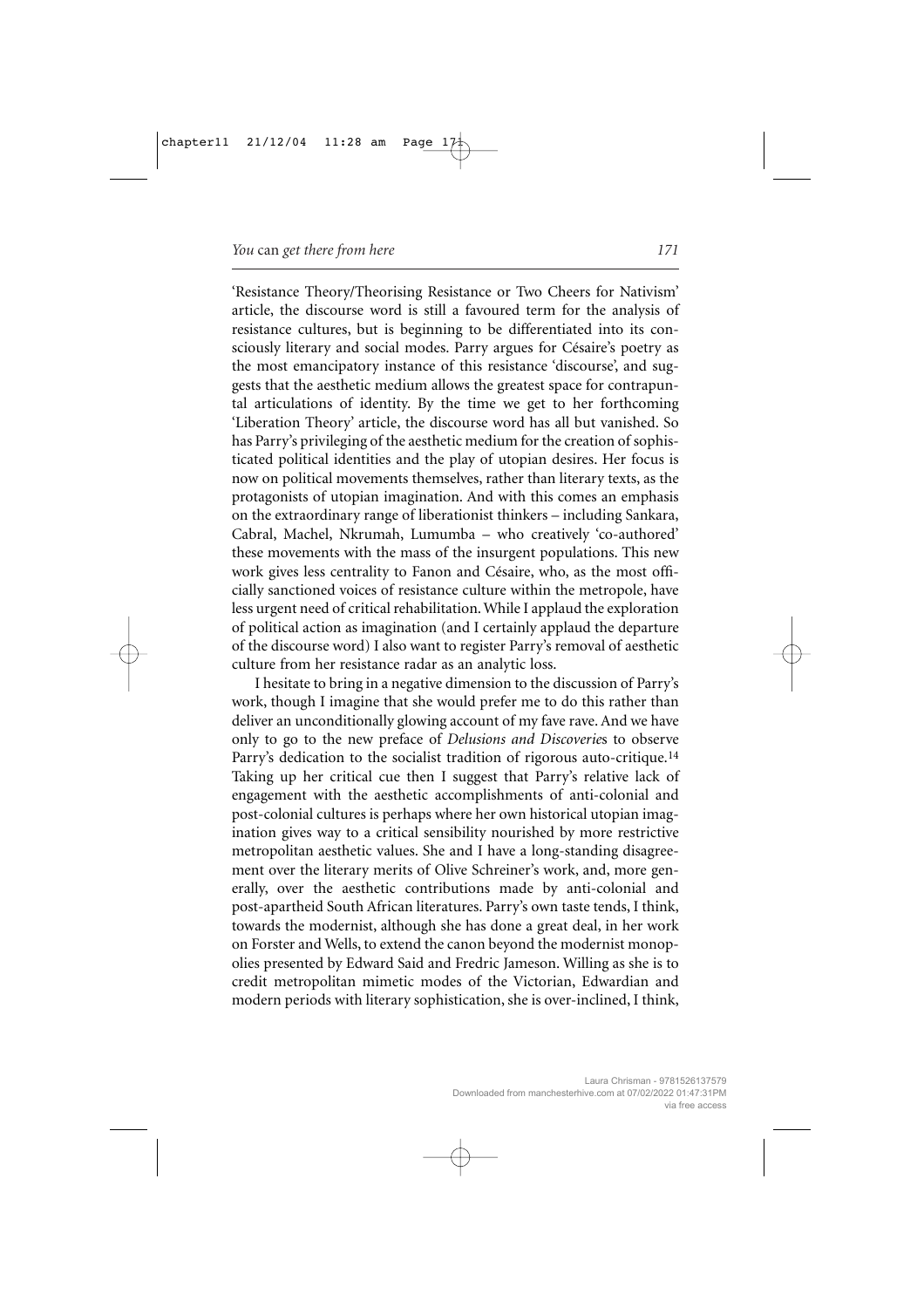to disparage the mimeticism of, say, an Alex la Guma, or, indeed, a Nadine Gordimer, as the sign of aesthetic failure. (These two authors receive her critical attention in the *Oxford Literary Review* article.) It falls to other scholars to apply her insights into metropolitan literary-political complexity to the terrain of South African literary production.

I have focused on the utopian rather than the Manichean, the literary rather than the polemical, in Parry's work, for a number of reasons. One is that I feel very acutely, and personally, the need for 'signs of promise', the 'principle of hope', in our contemporary political situation. Parry's work provides a large archive for the student of optimism. But if she eschews the easy comforts of a post-structuralist pessimism premised upon convictions of epistemic violence, the impossibility of 'unlearning privilege' and adequately 'representing alterity'– she also precludes the easy refuge of a postmodern optimism, found, say, in Michael Hardt and Antonio Negri's recent *Empire*.15 In Parry's work, the utopian drive cannot be realised without extraordinary struggle. Here she concurs with Frederick Douglass in his celebrated West India Emancipation speech, August 4th, 1857, when he argues that

If there is no struggle there is no progress … This struggle may be a moral one, or it may be a physical one, and it may be both moral and physical, but it must be a struggle. Power concedes nothing without a demand. It never did and it never will. Find out just what any people will quietly submit to and you have found out the exact measure of injustice and wrong which will be imposed upon them, and these will continue till they are resisted with either words or blows, or with both. The limits of tyrants are prescribed by the endurance of those whom they oppress.16

## **Notes**

1 Allison Drew (ed.), *South Africa's Radical Tradition: A Documentary History. Volume One 1907–1950* (Cape Town: Buchu Books, Mayibuye Books and University of Cape Town Press, 1996) supplies historical context for Benita Parry's political origins in Trotskyist South African activism of the 1950s. Useful recent critical discussions of Parry's Manicheanism and the relationship of her thought with that of Gayatri Spivak include Neil Lazarus, *Nationalism and Cultural Practice in the Postcolonial World* (Cambridge: Cambridge University Press, 1999) and Olakunle George, *Relocating Agency: Modernity and African Letters* (Albany: State University of New York Press, forthcoming).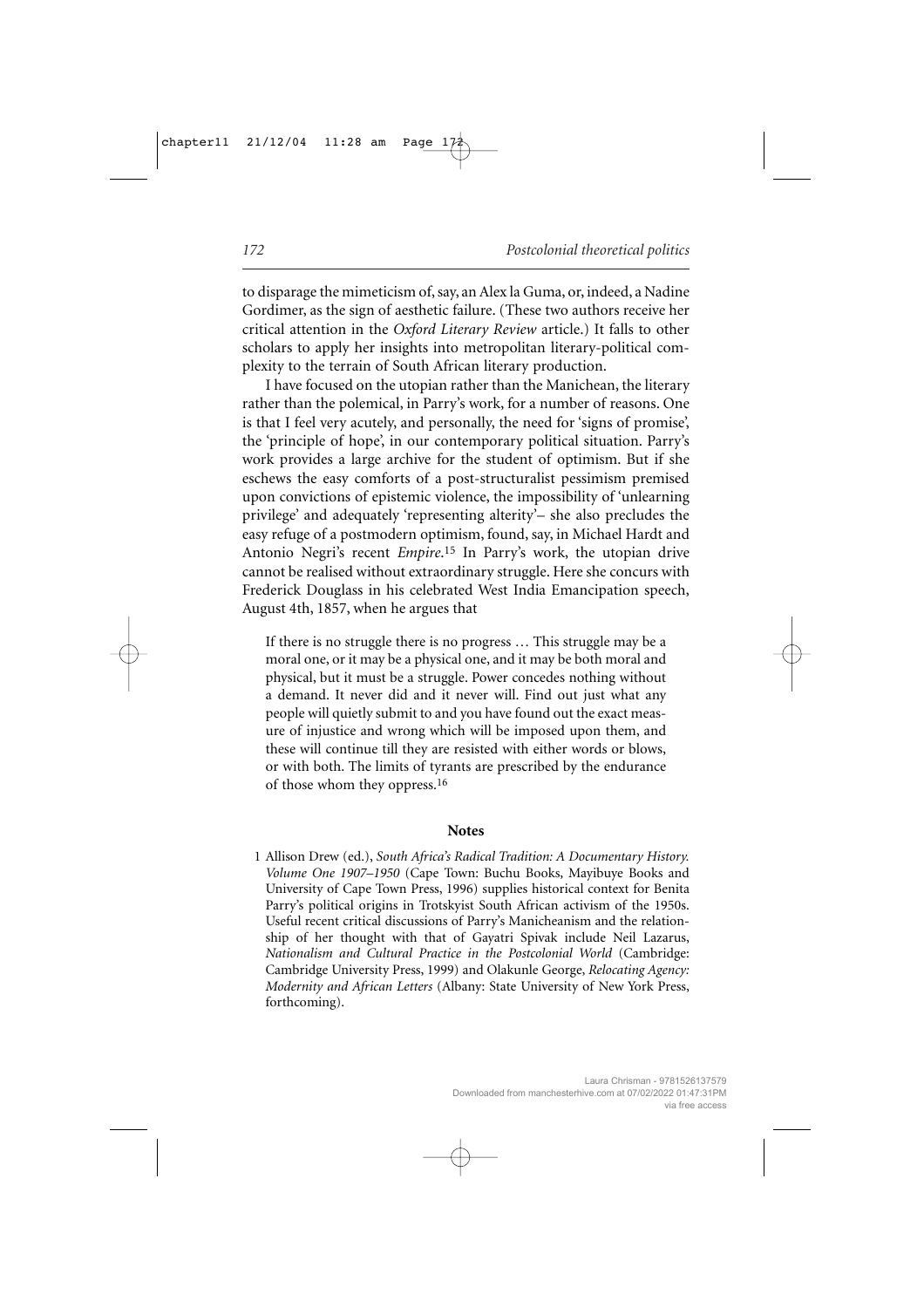- 2 Benita Parry, 'Problems in Current Theories of Colonial Discourse', *Oxford Literary Review*, 9, 1–2 (1987), pp. 27–58.
- 3 See Peter Hulme, 'The Locked Heart: The Creole Family Romance of *Wide Sargasso Sea*', in Francis Barker, Peter Hulme and Margaret Iversen (eds.), *Colonial Discourse/Postcolonial Theory* (Manchester: Manchester University Press, 1994), pp. 72–88, for a probing discussion of the novel. Hulme argues that the 'really troubling figures "in the margins" … are the coloured Cosways, Daniel and Alexander', p. 80.
- 4 Benita Parry, *Conrad and Imperialism* (London: Macmillan, 1983), p. 4.
- 5 Ibid.
- 6 Benita Parry, 'Liberation Theory: Variations on Themes of Marxism and Modernity', in Crystal Bartolovich and Neil Lazarus (eds.), *Marxism and Modernity* (Cambridge: Cambridge University Press, forthcoming).
- 7 Benita Parry, 'Conrad and England', in Raphael Samuel (ed.), *Patriotism: The Making and Unmaking of British National Identity. Volume 3: National Fictions* (London: Routledge, 1989), pp. 189–98; 'Narrating Imperialism: *Nostromo*'s Dystopia', in Keith Ansell-Pearson, Benita Parry and Judith Squires (eds.), *Cultural Readings of Imperialism: Edward Said and the Gravity of History* (London: Lawrence and Wishart, 1997), pp. 227–46; 'The Content and Discontents of Kipling's Imperialism', *New Formations*, 6 (1988), pp. 84–112; '*Tono-Bungay*: Modernisation, Modernity and Imperialism, or the Failed Electrification of the Empire', *New Formations*, 34 (1998), pp. 91–108; 'Materiality and Mystification in *A Passage to India*', *Novel: A Forum on Fiction*, 31, 2 (1998), pp. 174–94.
- 8 Benita Parry, 'Speech and Silence in the Fictions of J.M. Coetzee', in Derek Attridge and Rosemary Jolly (eds.), *Writing South Africa: Literature, Apartheid, and Democracy, 1970–1995* (Cambridge: Cambridge University Press, 1998), pp. 149–65.
- 9 Thomas Karis and Gwendolen Carter (eds.), *From Protest to Challenge: A Documentary History of African Politics in South Africa 1882–1964* (Stanford: Hoover Institution Press, 1972).
- 10 Frantz Fanon, 'On National Culture', in *The Wretched of the Earth*, trans. Constance Farringdon (1961; Harmondsworth: Penguin, 1971), pp. 166–89.
- 11 Edward Said, 'Resistance and Opposition', *Culture and Imperialism* (London: Chatto, 1993), pp. 230–340.
- 12 Benita Parry, 'Resistance Theory/Theorising Resistance or Two Cheers for Nativism', in Francis Barker, Peter Hulme and Margaret Iversen (eds.), *Colonial Discourse/Postcolonial Theory*, p. 180.
- 13 'Liberation Theory: Variations on Themes of Marxism and Modernity'.
- 14 Benita Parry, 'Preface', *Delusions and Discoveries: Studies on India in the British Imagination, 1880–1930*, with a foreword by Michael Sprinker (1972; London: Verso, 1998), pp. 1–28.
- 15 Michael Hardt and Antonio Negri, *Empire* (Cambridge, MA: Harvard University Press, 2000).